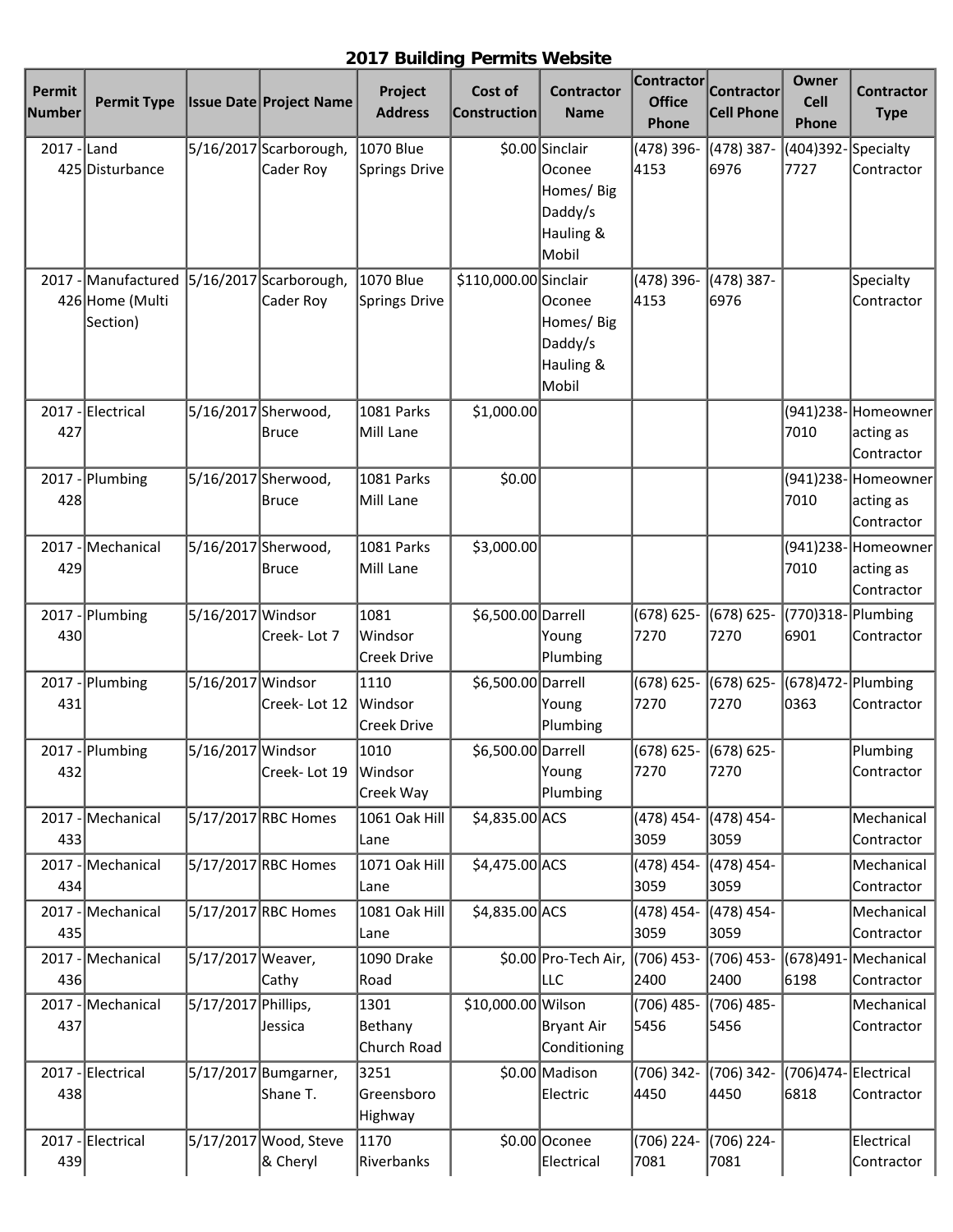|              |                                      |                      |                                    | Road                     |                         | Services                  |                    |                    |                  |                                            |
|--------------|--------------------------------------|----------------------|------------------------------------|--------------------------|-------------------------|---------------------------|--------------------|--------------------|------------------|--------------------------------------------|
|              | 2017 - Electrical                    |                      | 5/17/2017 Falls at Hard            | 131 Spring               | $$0.00$ Ways            |                           | (770) 554-         | (770) 554-         |                  | Electrical                                 |
| 440          |                                      |                      | Labor Creek                        | Creek Drive              |                         | Enterprises               | 6721               | 6721               |                  | Contractor                                 |
| $2017 -$     | Mechanical                           |                      | 5/17/2017 Aaron, Ricky             | 3070 Old Mill            | \$10,000.00 AirTekk     |                           | $(404)$ 550-       | (404) 550-         |                  | Mechanical                                 |
| 441          |                                      |                      | & Darlene                          | Road                     |                         |                           | 1582               | 1582               |                  | Contractor                                 |
|              | 2017 - Residential                   | 5/18/2017 Durdin,    |                                    | <b>Reese Road</b>        | \$2,200.00              |                           |                    |                    | (404)643         | Owner                                      |
|              | 442 (Accessory                       |                      | Matthew                            |                          |                         |                           |                    |                    | 8441             | acting as                                  |
|              | Building)                            |                      |                                    |                          |                         |                           |                    |                    |                  | Contractor                                 |
|              | 2017 - Residential<br>443 (Accessory |                      | 5/18/2017 Malcom, Grail 6250 Sandy | <b>Creek Road</b>        | \$5,481.00              |                           |                    |                    | (706)474<br>0728 | Homeowner                                  |
|              | <b>Building</b> )                    |                      |                                    |                          |                         |                           |                    |                    |                  | acting as<br>Contractor                    |
| 2017         | Electrical                           |                      | 5/18/2017 RBC Homes                | 1061 Oak Hill            |                         | \$0.00 Stoddard           | (404) 379-         |                    |                  | Electrical                                 |
| 444          |                                      |                      |                                    | Lane                     |                         | Electric                  | 5590               |                    |                  | Contractor                                 |
|              | 2017 - Electrical                    |                      | <b>RBC Homes</b>                   | 1071 Oak Hill            |                         | \$0.00 Stoddard           | (404) 379-         |                    |                  | Electrical                                 |
| 445          |                                      |                      |                                    | Lane                     |                         | Electric                  | 5590               |                    |                  | Contractor                                 |
|              | 2017 - Electrical                    |                      | 5/18/2017 RBC Homes                | 1081 Oak Hill            |                         | \$0.00 Stoddard           | (404) 379-         |                    |                  | Electrical                                 |
| 446          |                                      |                      |                                    | Lane                     |                         | Electric                  | 5590               |                    |                  | Contractor                                 |
|              | 2017 - Residential                   |                      | 5/18/2017 Moore, David             | 1281                     |                         | \$30,000.00 Pamlico Pool  |                    | (478) 457-         |                  | Swimming                                   |
|              | 447 (Swimming                        |                      |                                    | Madelyn                  |                         | Company                   |                    | 6076               |                  | Pool                                       |
|              | Pool)                                |                      |                                    | Lane                     |                         |                           |                    |                    |                  | Contractor                                 |
|              | 2017 - Residential                   | 5/18/2017 Martin     |                                    | 1971 Reids               |                         | \$10,000.00 Crystal Clear | (678) 409-         | (678) 409-         |                  | Swimming                                   |
|              | $448$ (Spa)                          |                      |                                    | Ferry Road               |                         | Pools                     | 6671               | 6671               |                  | Pool                                       |
|              |                                      |                      |                                    |                          |                         |                           |                    |                    |                  | Contractor                                 |
| 449          | 2017 - Electrical                    | 5/18/2017 Martin     |                                    | 1971 Reids<br>Ferry Road |                         | \$0.00 Furr Electric      | (706) 696-<br>7871 | (706) 696-<br>7871 |                  | Electrical<br>Contractor                   |
|              | 2017 - Residential                   |                      | 5/18/2017 Holmes, Jason 1791 Estes |                          | \$38,000.00 Peak Steel  |                           | (706) 342-         | (678) 327-         | (770)403         | General                                    |
|              | 450 (Accessory                       |                      |                                    | Road                     |                         | Contractors,              | 8336               | 7369               | 3876             | Contractor                                 |
|              | Building)                            |                      |                                    |                          |                         | LLC                       |                    |                    |                  |                                            |
|              | 2017 - Mechanical                    |                      | 5/19/2017 Falls at Hard            | 131 Spring               | \$6,000.00 Premier      |                           | (770) 231-         | (770) 231-         |                  | Mechanical                                 |
| 451          |                                      |                      | Labor Creek                        | <b>Creek Drive</b>       |                         | Comfort                   | 8809               | 8809               |                  | Contractor                                 |
|              | 2017 - Residential                   | 5/19/2017 Windsor    |                                    | 1051                     | \$200,000.00 Cole       |                           |                    |                    |                  | (678) 472- (678) 472- (678)472-Residential |
|              | 452 (Single Family                   |                      | Creek-Lot 4                        | Windsor                  |                         | Contracting               | 0363               | 0363               | 0363             | / General                                  |
|              | Dwelling)                            |                      |                                    | <b>Creek Drive</b>       |                         | Service                   |                    |                    |                  | Contractor                                 |
| $2017 -$     | Plumbing                             | 5/19/2017 Sweezey,   |                                    | 3360 Doster              |                         | \$6,000.00 Todd Young     | (770) 860-         | (770) 860-         |                  | Plumbing                                   |
| 453          |                                      |                      | Debra &                            | Road                     |                         | Plumbing,                 | 1005               | 1005               |                  | Contractor                                 |
|              |                                      |                      | Charlona<br>Brown                  |                          |                         | Inc.                      |                    |                    |                  |                                            |
|              | 2017 - Residential                   | 5/22/2017 Scott Land |                                    | 1030 Arbor               | \$325,000.00 Scott Huff |                           | (770) 616-         | (770) 616-         | (770)616         | Residential                                |
|              | 454 (Single Family                   |                      | Development-Court                  |                          |                         |                           | 7704               | 7704               | 7704             | Basic                                      |
|              | Dwelling)                            |                      | Lot $28$                           |                          |                         |                           |                    |                    |                  | Contractor                                 |
|              | 2017 - Electrical                    | 5/22/2017 Stephens,  |                                    | 1010                     | \$0.00                  |                           |                    |                    | (706)474         | Homeowner                                  |
| 455          |                                      |                      | Ann                                | Apalachee                |                         |                           |                    |                    | 2272             | acting as                                  |
|              |                                      |                      |                                    | Road                     |                         |                           |                    |                    |                  | Contractor                                 |
| $2017$ -Land |                                      | 5/23/2017 Wallace,   |                                    | Clack Road               |                         | \$0.00 Paul Ellard &      | $(678) 898 -$      | (678) 898-         | (678)323         | Grading                                    |
|              | 456 Disturbance                      |                      | Victor &                           |                          |                         | Co.                       | 8599               | 8599               | 7322             | Contractor                                 |
|              |                                      |                      | Reneeda                            |                          |                         |                           |                    |                    |                  |                                            |
| $2017 -$     | Land                                 |                      | 5/23/2017 Nerbonne,                | Clack Road               |                         | \$0.00 Paul Ellard &      | $(678) 898 -$      | (678) 898-         | (678)749         | Grading                                    |
|              | 457 Disturbance                      |                      | Chris & Laura                      |                          |                         | Co.                       | 8599               | 8599               | 4731             | Contractor                                 |
| $2017 -$     | Residential                          |                      | 5/23/2017 Brookstone               | <b>Fears Road</b>        | \$210,000.00 Robert     |                           | (770) 266-         | (770) 231-         | (678) 251-       | Residential -                              |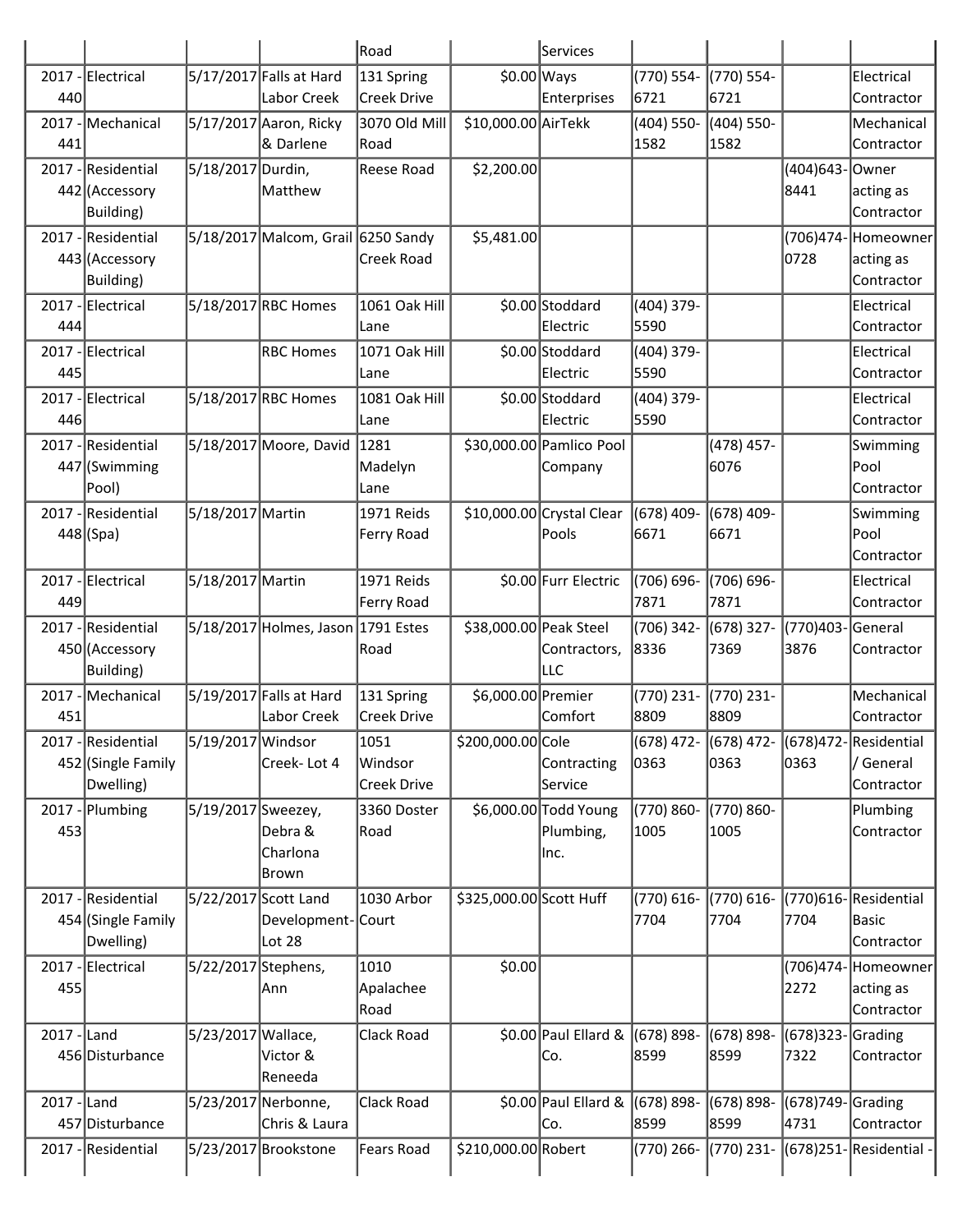| Dwelling)                                     |                                                                                                                                                                                                                                                                                                                                                                                        | Construction                  |                                                                                                                                                                                                                                                                                                                                                                                             |                                          | Brookstone<br>Construction                | 7368                                                                                                                                                                                                                                                                  |                                                                                                      |                                          | Light<br>Commercial<br>Contractor                  |
|-----------------------------------------------|----------------------------------------------------------------------------------------------------------------------------------------------------------------------------------------------------------------------------------------------------------------------------------------------------------------------------------------------------------------------------------------|-------------------------------|---------------------------------------------------------------------------------------------------------------------------------------------------------------------------------------------------------------------------------------------------------------------------------------------------------------------------------------------------------------------------------------------|------------------------------------------|-------------------------------------------|-----------------------------------------------------------------------------------------------------------------------------------------------------------------------------------------------------------------------------------------------------------------------|------------------------------------------------------------------------------------------------------|------------------------------------------|----------------------------------------------------|
|                                               |                                                                                                                                                                                                                                                                                                                                                                                        | Construction                  | <b>Fears Road</b>                                                                                                                                                                                                                                                                                                                                                                           |                                          | Harrington-<br>Brookstone<br>Construction | (770) 266-<br>7368                                                                                                                                                                                                                                                    |                                                                                                      | $(678)$ 251<br>8029                      | Residential -<br>Light<br>Commercial<br>Contractor |
| Building)                                     |                                                                                                                                                                                                                                                                                                                                                                                        |                               | 1240<br>Waterstone<br>Drive                                                                                                                                                                                                                                                                                                                                                                 | \$17,000.00                              |                                           |                                                                                                                                                                                                                                                                       |                                                                                                      | 9162                                     | (770)568-Homeowner<br>acting as<br>Contractor      |
|                                               |                                                                                                                                                                                                                                                                                                                                                                                        | Tracy                         | Railroad<br>Street                                                                                                                                                                                                                                                                                                                                                                          |                                          |                                           | 5081                                                                                                                                                                                                                                                                  | 5081                                                                                                 |                                          | Electrical<br>Contractor                           |
| Family)(Permit<br>Update2016-<br>499)         |                                                                                                                                                                                                                                                                                                                                                                                        | Labor Creek-<br>Lot 35        | Creek Lane                                                                                                                                                                                                                                                                                                                                                                                  |                                          | Dev.                                      | 1951                                                                                                                                                                                                                                                                  | 6389                                                                                                 |                                          | Residential -<br>Light<br>Commercial<br>Contractor |
|                                               |                                                                                                                                                                                                                                                                                                                                                                                        | Debra &<br>Charlona<br> Brown | 3360 Doster<br>Road                                                                                                                                                                                                                                                                                                                                                                         |                                          | and Air<br> Inc                           | 8892                                                                                                                                                                                                                                                                  | (770) 466-<br>8892                                                                                   |                                          | Mechanical<br>Contractor                           |
|                                               |                                                                                                                                                                                                                                                                                                                                                                                        | Beverly                       | 3860<br>Bethany<br>Road                                                                                                                                                                                                                                                                                                                                                                     |                                          | Robert                                    | (877) 872-                                                                                                                                                                                                                                                            | (877) 872-<br>3611                                                                                   | (706)474-<br>1880                        | Electrical<br>Contractor                           |
|                                               |                                                                                                                                                                                                                                                                                                                                                                                        | Creek                         | 1051<br>Windsor<br>Creek Drive                                                                                                                                                                                                                                                                                                                                                              |                                          |                                           | (770) 266-<br>0002                                                                                                                                                                                                                                                    | (770) 266-<br>0002                                                                                   |                                          | Plumbing<br>Contractor                             |
| Dwelling)                                     |                                                                                                                                                                                                                                                                                                                                                                                        | Allen                         | Apalachee<br>River Road                                                                                                                                                                                                                                                                                                                                                                     | \$54,000.00                              |                                           |                                                                                                                                                                                                                                                                       |                                                                                                      | $(678)$ 592<br>1053                      | Homeowner<br>acting as<br>Contractor               |
|                                               |                                                                                                                                                                                                                                                                                                                                                                                        | Willard                       | 520 A<br>Fairplay<br>Street                                                                                                                                                                                                                                                                                                                                                                 |                                          | Futral, Jr.                               | (678) 222-<br>8008                                                                                                                                                                                                                                                    | $(678)$ 222-<br>8008                                                                                 |                                          | Electrical<br>Contractor                           |
| Pool)                                         |                                                                                                                                                                                                                                                                                                                                                                                        |                               | 5780<br>Monticello<br>Highway                                                                                                                                                                                                                                                                                                                                                               |                                          | Sutton                                    | (706) 207-                                                                                                                                                                                                                                                            | (706) 207-<br>6688                                                                                   |                                          | Swimming<br>Pool<br>Contractor                     |
|                                               |                                                                                                                                                                                                                                                                                                                                                                                        | Labor-Lot 35                  | 131 Shoals                                                                                                                                                                                                                                                                                                                                                                                  |                                          | Flag                                      | (770) 586-<br>5745                                                                                                                                                                                                                                                    | (770) 586-                                                                                           |                                          | Plumbing<br>Contractor                             |
| Dwelling)                                     |                                                                                                                                                                                                                                                                                                                                                                                        |                               | Sewell Lane                                                                                                                                                                                                                                                                                                                                                                                 |                                          |                                           |                                                                                                                                                                                                                                                                       |                                                                                                      | (678)858<br>5615                         | Homeowner<br>acting as<br>Contractor               |
|                                               |                                                                                                                                                                                                                                                                                                                                                                                        |                               | Sewell Lane                                                                                                                                                                                                                                                                                                                                                                                 |                                          |                                           |                                                                                                                                                                                                                                                                       |                                                                                                      |                                          | Homeowner<br>acting as<br>Contractor               |
|                                               |                                                                                                                                                                                                                                                                                                                                                                                        |                               | Mergendollar<br>Road                                                                                                                                                                                                                                                                                                                                                                        | \$0.00                                   |                                           |                                                                                                                                                                                                                                                                       |                                                                                                      | (706)372<br>0878                         | Homeowner<br>acting as<br>Contractor               |
| 461<br>463<br>464<br>465<br>467<br>469<br>472 | 458 (Single Family<br>$459$ Cut<br>2017 - Residential<br>460 (Accessory<br>2017 - Electrical<br>2017 - Residential<br>462 (Single<br>Mechanical<br>2017 - Electrical<br>2017 - Plumbing<br>2017 - Residential<br>466 (Accessory<br>2017 - Electrical<br>2017 - Residential<br>468 (Swimming<br>-Plumbing<br>2017 - Residential<br>470 (Single Family<br>$471$ Cut<br>2017 - Electrical |                               | 2017 - Driveway/Curb 5/23/2017 Brookstone<br>5/23/2017 Lee, Carl<br>5/23/2017 Peabody,<br>5/23/2017 Falls at Hard<br>5/23/2017 Sweezey,<br>5/24/2017 Reynolds,<br>5/24/2017 Windsor<br>5/24/2017 Willard, Carla<br>5/24/2017 Mastin,<br>5/24/2017 Tamasi, Matt<br>5/24/2017 Falls at Hard<br>5/25/2017 Ellis, Nick<br>2017 - Driveway/Curb 5/25/2017 Ellis, Nick<br>5/25/2017 Boze, Charles | 1080<br>131 Shoals<br>Creek Lane<br>2061 |                                           | Harrington-<br>\$0.00 Robert<br>\$0.00 Paul Stover<br>\$250,000.00 Hidden Falls<br>\$0.00 A&A Heating<br>\$2,530.00 Power<br>McMahon<br>\$0.00 Leader<br>Plumbing<br>$$0.00$ Bobby G.<br>\$36,000.00 ASP of<br>\$0.00 Checkered<br>Plumbing<br>\$225,000.00<br>\$0.00 | (770) 905-<br>(706) 343-<br>$(770)$ 466-<br>Conditioning,<br>Services, LLC-3611<br>Athens- Chad 6688 | 8358<br>(770) 905-<br>(706) 707-<br>5745 | 8029                                               |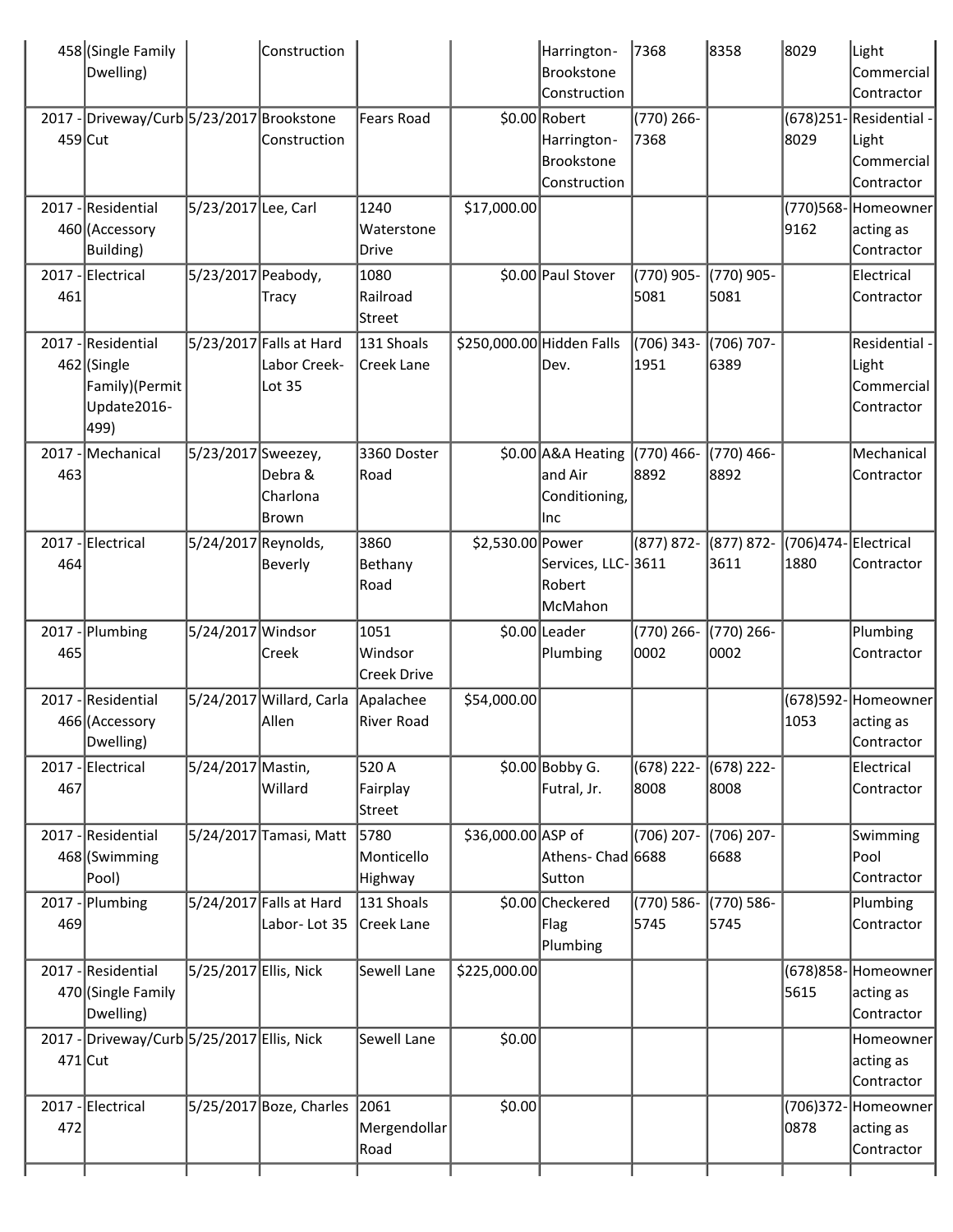|     | 2017 - Residential<br>473 (Single Family<br>Dwelling) |                    | 5/25/2017 J.R. Schmitt<br>Homes, LLC              | Old Mill Road  \$250,000.00 KSW       |                       | Properties,<br>Inc.- Richard<br>Watkins    | (678) 410-<br>7512   | 7512                  | 5794                       | (678) 410- (678) 414- Residential<br>Basic<br>Contractor  |
|-----|-------------------------------------------------------|--------------------|---------------------------------------------------|---------------------------------------|-----------------------|--------------------------------------------|----------------------|-----------------------|----------------------------|-----------------------------------------------------------|
|     | 2017 - Residential<br>474 (Dock)                      |                    | 5/26/2017 Gulley, Harold 1040 Blue                | Springs Drive                         | \$9,100.00 Burney's   | Boat Docks-<br>Paul Burney                 | $(404)$ 275-<br>5314 | $(404)$ 275-<br>5314  | (404)886-Specialty<br>4858 | Contractor-<br>Dock                                       |
| 475 | 2017 - Plumbing                                       | 5/30/2017 New Leaf | Homes-Lot<br>104                                  | 1480<br>Westminster<br>Way            | \$9,700.00 WYCO       | Plumbing,<br>LLC                           | (770) 483-<br>8564   | $(404) 535 -$<br>0080 |                            | Plumbing<br>Contractor                                    |
|     | 2017 - Commercial<br>476 (Addition)                   |                    | 5/30/2017 Fusion Church 2011 Athens<br>of Madison | Highway                               | \$25,000.00 Milford   | Construction, 1057<br>lnc.                 | (706) 713-           | $(706) 713 -$<br>1057 | 7376                       | (706)319-Residential<br>Light<br>Commercial<br>Contractor |
|     | 2017 - Residential<br>477 (Addition)                  | 5/30/2017 Lewis,   | Lawrence                                          | 1201 Davis<br>Academy<br>Road         | \$50,000.00           |                                            |                      |                       |                            | Homeowner<br>acting as<br>Contractor                      |
|     | 2017 - Residential<br>478 (Addition &<br>Remodel)     |                    | 5/30/2017 Coller, Don                             | 1190 Clack<br>Road                    | \$75,000.00 Randy     | Watkins                                    |                      | (706) 474-<br>1064    |                            | General<br>Contractor                                     |
|     | 2017 - Agricultural<br>479 (Other)                    |                    | 5/30/2017 Dodd, Rodney 3101 Indian                | <b>Creek Road</b>                     | \$2,000.00            |                                            |                      |                       | 2350                       | (706)818- Homeowner<br>acting as<br>Contractor            |
| 480 | 2017 - Plumbing                                       | 5/31/2017 Windsor  | Creek Lot 4                                       | 1051<br>Windsor<br><b>Creek Drive</b> |                       | \$0.00 Darell Young<br>Plumbing            | (678) 625-<br>7270   |                       |                            | Plumbing<br>Contractor                                    |
| 481 | 2017 - Electrical                                     | 5/31/2017 Jessica  | Chandler<br>Phillips                              | 1301<br>Bethany<br>Church Road        |                       | \$0.00 Lemaster<br>Electric<br>Company Inc | (770) 727-<br>6633   |                       | 1286                       | (706)818-Electrical<br>Contractor                         |
| 482 | 2017 - Plumbing                                       |                    | 6/1/2017 Jessica Phillips 1301                    | Bethany<br>Church Road                |                       | \$0.00 Mac N Tyre<br>Plumbing              | (770) 554-<br>1881   |                       |                            | Plumbing<br>Contractor                                    |
| 483 | 2017 - Plumbing                                       | 6/1/2017 Terry     | Richardson                                        | 1141 West<br>Magnolia<br>Loop         |                       | \$0.00 Mac N Tyre<br>Plumbing              | (770) 554-<br>1881   |                       |                            | Plumbing<br>Contractor                                    |
| 484 | 2017 - Plumbing                                       | 6/1/2017 Wallace,  | Charlie                                           | Waterstone<br>Drive                   | $$0.00$ S & W         | Plumbing                                   |                      |                       |                            | Plumbing<br>Contractor                                    |
|     | 2017 - Manufactured<br>485 Home (Multi<br>Section)    |                    | $6/1/2017$ Thrash, Daniel 1601 Mission            | Road                                  | \$84,800.00 Woolston, | Gary                                       |                      | (706) 540-<br>7441    | $(706)818 -$<br>2539       | Residential<br> Basic<br>Contractor                       |
| 486 | 2017 - Electrical                                     | $6/1/2017$ Thomas, | Arthur                                            | 1011 Flat<br>Rock Road                | \$0.00                |                                            |                      |                       | 1050                       | (770)601-Homeowner<br>acting as<br>Contractor             |
| 487 | 2017 - Plumbing                                       |                    | $6/2/2017$ Ricky Aaron                            | 3070 Old Mill<br> Road                |                       | \$0.00 Donnie<br>Tudor<br>Plumbing         | (770) 634-<br>4869   |                       |                            | Plumbing<br>Contractor                                    |
| 488 | 2017 - Mechanical                                     | 6/2/2017 Southern  | Legacy<br>Davelopment   Way<br>Group              | 1371<br>Westminster                   |                       | \$0.00 Orozco<br>Heating & Air 0238        | (706) 340-           |                       |                            | Mechanical<br>Contractor                                  |